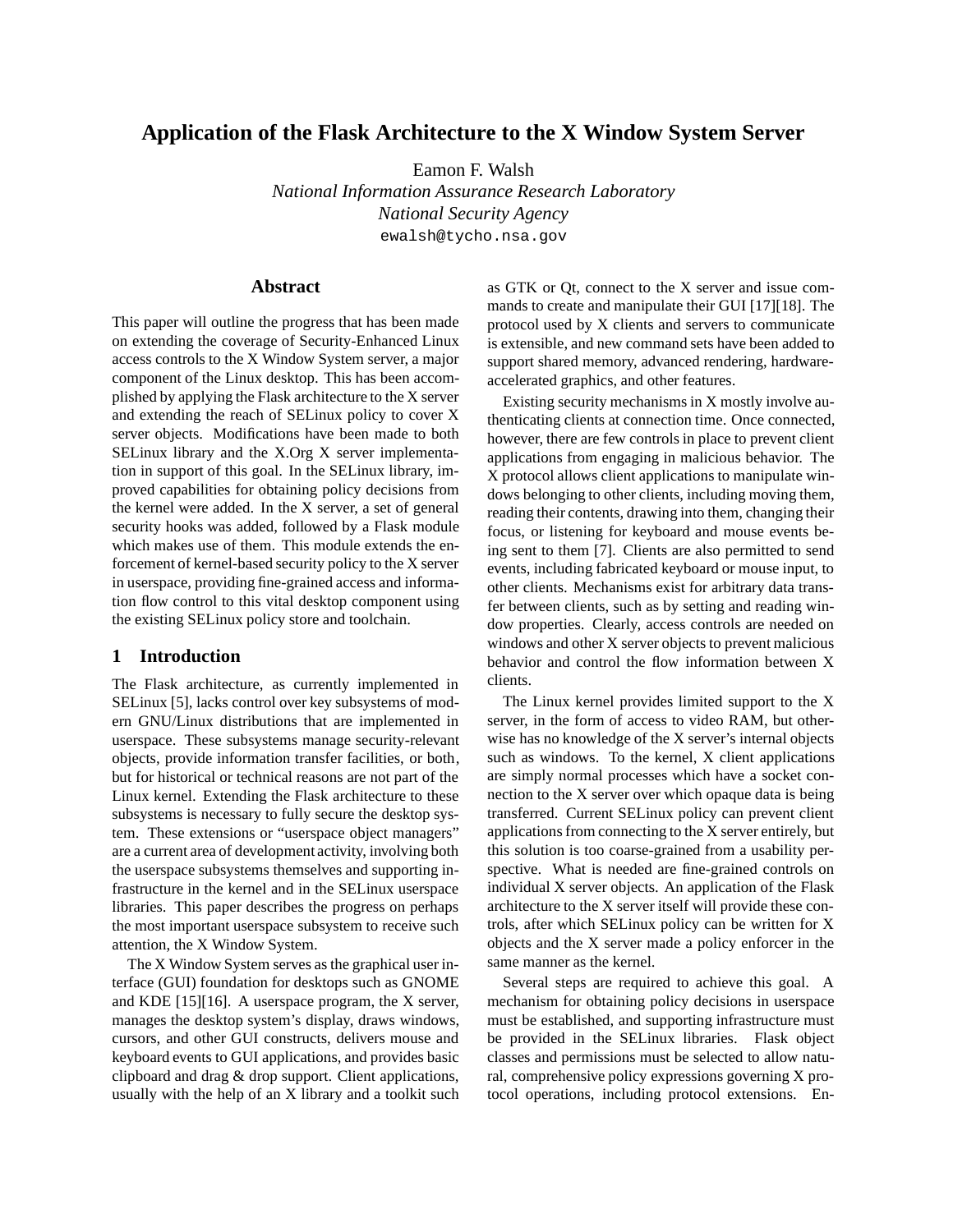forcement logic of some form must be implemented in the X server and Flask semantics implemented. Finally, appropriate policy must be written. The following sections will discuss completed and ongoing work in all of these areas.

# **2 Background**

# **2.1 Library Support**

The Flask architecture requires a separation between policy decisions and their enforcement [10]. In the SELinux runtime environment, policy decisions are obtained from the "security server" which is part of the kernel [5]. One of the key decisions made in the planning stages for the X work was to continue using the kernel security server to obtain policy decisions. This allows the existing SELinux policy toolchain to be reused and keeps policy centralized in a single place [8]. However, it required the development of supporting infrastructure to allow efficient retrieval of policy decisions from userspace, as well as notification of significant policy events such as reloading or invalidation.

The security compute av SELinux library call may be used to obtain policy decisions from the kernel. However, this interface returns raw decision vectors rather than a simple yes/no answer, provides no auditing, and does not cache decisions, requiring a resourceintensive trap into kernel space on each use. These issues were resolved by porting the existing access vector cache (AVC) from the kernel into userspace, making it a part of the SELinux library. The userspace AVC uses security compute av internally but provides an improved interface to the user, including automatic logging and caching of decisions in the same manner as the kernel AVC.

The security compute av call allows synchronous retrieval of policy decisions, but some policy events, such as policy reloads, are asynchronous. The userspace AVC must be made aware of these events in order to discard any cached decisions that may have been rendered invalid. The existing selinuxfs interface being insufficient for asynchronous communication, a new, netlink-based interface was introduced. An SELinux message family was created along with message types for enforcement mode changes and policy reloads. The userspace AVC was then enhanced to listen for these messages, optionally on a dedicated background thread, updating its cached decisions as appropriate.

The userspace AVC is substantially complete, and has been a part of the SELinux library (libselinux) since version 1.8. However, userspace object manager support in libselinux is not yet complete; refer to Section 5.1 for a discussion of the proposed labeling interface.

#### **2.2 X Server Security Hooks**

SELinux in its current form relies on the Linux Security Modules (LSM) project to provide access to key decision points throughout the kernel [9]. LSM provides general-purpose security hooks and a number of security projects besides SELinux have made use of them. Since X is a general-purpose windowing system just as Linux is a general-purpose operating system, the provision of LSM-style security hooks was determined to be the best method to provide enforcement logic in the X server. These hooks were added by what is now known as the X Access Control Extension (XACE).

The development of XACE was simplified by an existing security extension ("Security") developed by the X Consortium in 1996 [12][13]. The Security extension provides a simple two-level trust hierarchy for client connections, where "untrusted" clients are restricted in several ways. The two-level trust model is too coarsegrained for general use, but the extension authors had conducted an analysis of the core X protocol, identifying places in which untrusted clients should be restricted and introducing checks into the X server code at those places. Much of the XACE development process consisted of simply replacing those checks with more generic callbacks. The Security extension was then rewritten to use the new callbacks, maintaining full backwards compatibility.

XACE has been accepted into the X.org mainline as of xserver release 1.2. A full discussion of the capabilities of XACE is beyond the scope of this paper [11], and the set of hooks may change slightly as work progresses (refer to Section 5.2). However, two specific areas where XACE provides coverage are worth discussing in detail, because they together provide the basis for nearly all of the enforcement activity of the Flask module discussed in the next section.

The first of the two areas is control over access to X server resources. Most X server objects or "resources," including windows, pixmaps, cursors, fonts, and colormaps, are assigned unique ID numbers and stored together in a large hash table. The ID numbers include space for a client index number, allowing resources to be assigned a client "owner," usually the client responsible for creating the resource. The resource system is extensible, allowing X protocol extensions to create new resource types for objects that they introduce [1]. Clients refer to resources by ID number when making protocol requests; the request handling code then calls a lookup function to retrieve a pointer to the object itself. An XACE hook is present in the lookup code. The hook includes as parameters the resource ID (from which the client owner and type of resource can be ascertained) and the client on whose behalf the lookup is being made [13]. This important hook allows security modules to vet any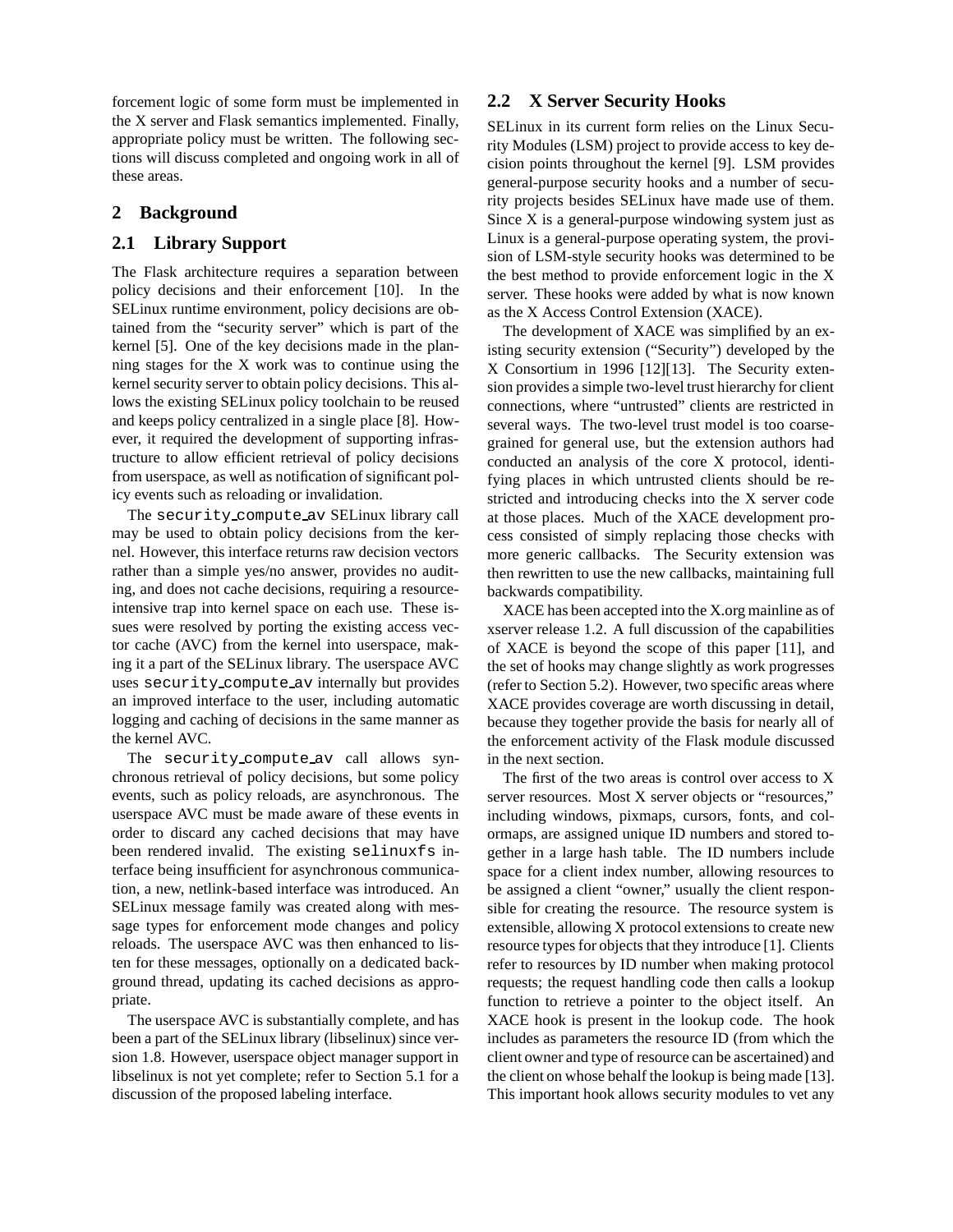and all resource lookups.

The second of the two areas is control over the X protocol dispatch table. Briefly, X protocol requests include major and minor codes. The major code specifies the protocol extension, with the first several major codes reserved for "core" X protocol requests. Major codes are assigned to extensions dynamically, but extensions have fixed names which can be checked to determine which extension is assigned to a given major code [7]. The minor code, by convention, specifies the individual request within the protocol extension. All incoming requests are dispatched through an array indexed by major code, containing function pointers to request handlers. For core protocol requests, the request handler processes the request immediately. For extension protocol requests, by convention, the request handler switches on the minor code, calling a second handler which performs the specific request.

XACE fills the server's dispatch array entirely with calls to an XACE intercept function. This function calls an XACE hook, allowing security modules to examine and potentially reject all incoming requests before they are dispatched to the actual request handlers. Using the published protocol specifications, security module authors can write code to parse the incoming requests, checking resource ID numbers, flags, and other parameters. This powerful capability is used extensively by the Flask module.

### **2.3 X Server State Storage**

XACE does not provide a mechanism for attaching state (labels) to X server objects. This mechanism is provided through a separate subsystem, devPrivates, which was originally intended for device driver writers to use for storing private data [1]. Certain server objects possess a devPrivates field, which points to a dynamically allocated array of generic value/pointer unions. At initialization time, drivers, extensions, and other modules can register for a slot in this array, and can additionally specify an amount of memory which will be allocated and referred to by the generic pointer in that slot. When object instances are created, the registrations are used to allocate the array and any extra space requested. In this way, devPrivates provides the ability to hang extra data from certain server objects.

The objects supported by devPrivates include the client structure itself, which is the main structure created when a new client connection is made. Device-related structures, including the ScreenRec object which represents a single screen, and the DeviceIntRec object which represents an input device, are also supported. The ExtensionEntry structure that represents each protocol extensions is supported (this support was added as part of the XACE work). Finally, some resource objects, including window and pixmap objects, are supported.

However, many resource types do not include a devPrivates field in their structure definitions. Minor objects such as individual window properties, and ephemeral objects such as event messages are likewise not supported. Extending the reach of the devPrivates mechanism to these objects is a priority; refer to Section 5.2.

# **3 Flask Module**

The first step in the development of a Flask module for X was to determine the appropriate set of object classes and permissions for X. In 2003, Kilpatrick, Salamon, and Vance described a set of object classes and permissions<sup>1</sup> for use in securing the core X protocol [4]. This set is the one in use today, with the following deviations:

- A GC object class was introduced, representing graphics contexts, one of the basic server resource types. This class was added mainly for completeness, so that all the base resource types would be covered.
- A Property object class was introduced, representing named window properties. Objects of this class are meant to be labeled with a type derived from the name, so that for example, the standard WM CLASS property would be labeled wm property t. The class works in conjunction with the chprop permission on the window class to allow fine-grained control over which properties client applications can read and write on given windows.
- An Extension object class was introduced, representing named X protocol extensions. Like the property class, objects of this class are meant to be labeled with a type derived from the name. For example, the XKEYBOARD and XInput extensions would be labeled input ext t. Client applications are denied use of any protocol requests belonging to an extension unless they have the use permission on that extension, and may not query the extension's existence unless they possess the query permission. Restricting entire extensions at a time is coarse-grained, but is a useful mechanism particularly for extensions that have not yet been analyzed to determine what fine-grained checks to perform on each protocol request.
- Several permissions were added to the Window object to control certain core protocol requests; these are setfocus, transparent, and mousemotion. Having the transparent permission allows clients to create windows with no background or otherwise unfilled so that windows be-

<sup>&</sup>lt;sup>1</sup>The full list of classes and permissions is not enumerated here but can be found in reference [4].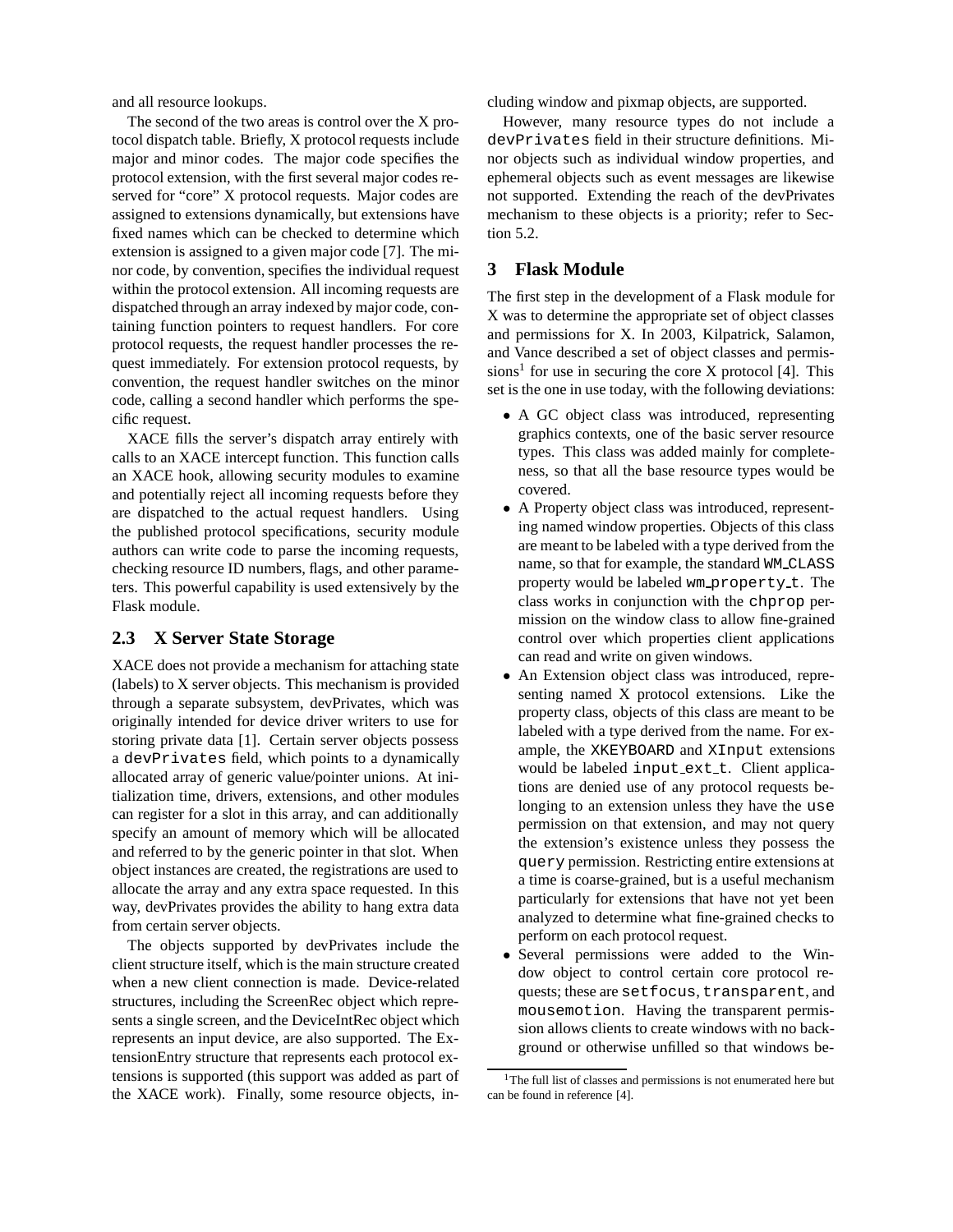neath it show through. Another new permission extensionevent was added to control permissions for sending events defined by protocol extensions. This is likely too coarse-grained to cover all such event types, but can serve as a fallback for those events which have not been categorized into the other event-sending permissions.

• A few other miscellaneous permissions were added.

The next step was to begin implementing the Flask module as an extension to the X server. Extensions make use of internal X server API's to initialize themselves, obtain a major code and provide a dispatch handler for new protocol requests, and register callbacks for various events, including XACE hooks. Extensions can be built as loadable modules provided that they rely only on the published API's and do not change the core X server code; the Flask module meets these requirements. All loading and initialization of extensions occurs before the server begins accepting client connections; clients cannot interfere with this process.

One of the first operations performed in the module initialization code is to register for space in server objects through the devPrivates mechanism described above. Of the eleven X object classes, ten correspond directly to internal objects, and ideally all instances of those objects would carry labels. However, due to the current limitations of devPrivates, many of the objects in question, including resource objects such as font, cursor, and color, do not have devPrivates support and cannot be directly labeled. For the time being, the Flask module maintains a list of labels attached to the main client object, one for each object class. The trouble with this scheme is that it limits to one label all objects of a given class belonging to a given client. Thus it is not currently possible for a client to have, for example, two windows of different types.

When a new client connection is made, the Flask module is notified via a client state callback. The callback function obtains the security context of the new client by calling the getpeercon SELinux library call on the client's socket descriptor (if the connection is from a remote machine, a default context is used). Then, successive security compute create library calls are used to determine labels for each of the client's object classes and these are stored in the list attached to the client structure. Once devPrivates support is available, this step will be performed at object creation time, and the label will be stored with the object.

A peculiar concept in the X server is that of the "server client." The X server itself owns resources and other objects, notably the root windows on each screen. A fake client object called the server client is present as a stub in the resource system to server as the owner of these objects. The Flask module treats this client the same way as regular clients, but uses the context of the X server process as the starting point for computing labels.

The property and extension object classes are not associated with a particular client, but rather are labeled based on the name of the object instance as described above. When labeling these objects, the Flask module combines the user and role fields from a base context with a type looked up from the name. The base context used for extensions is that of the server process, and the one used for properties is that of the client object owning the window to which the property is attached. The typeto-name mapping is kept in a configuration file read by the Flask module on startup, although ideally this information would be maintained as part of the SELinux policy configuration in the same manner as the file contexts database, which serves a similar purpose.

Also at initialization time, the Flask module registers callbacks on XACE hooks, the major one being the dispatch intercept hook described above. After this is done, initialization is complete and the X server proceeds into its dispatch loop, waiting for client requests to arrive. For the most part, the permissions on each object class correspond closely to the core protocol requests involving that class, and this is reflected in the dispatch-oriented structure of the module's enforcement code.

For example, suppose a ChangeWindowAttributes request arrives at the server. This request contains the resource ID of a window along with new window attributes to be set. The XACE dispatch intercept hook calls the Flask module callback, which drops through a switch statement to the ChangeWindowAttributes handler. That handler parses the incoming request, first determining the context of the client making the request (the source), then extracting the window ID and from it determining the client owner of the resource. The list of labels in the owner's client structure is consulted to determine the context of the window (the target). Finally, a call to avc\_has\_perm is made, passing the source and target contexts, window class value, and the setattr permission. If the result is a denial, XACE returns a BadAccess error to the client, otherwise the request continues on to its "real" handler. All of the core protocol requests are handled in this manner, and extension protocol requests will likely be handled in the same manner.

The Flask module also includes preliminary support for window labeling. Via an XACE hook, a callback function is called whenever new windows are created. That callback function sets a property on the window containing the window's security context, and in the future additional properties may be added to communicate other contexts, such as that of the client connection own-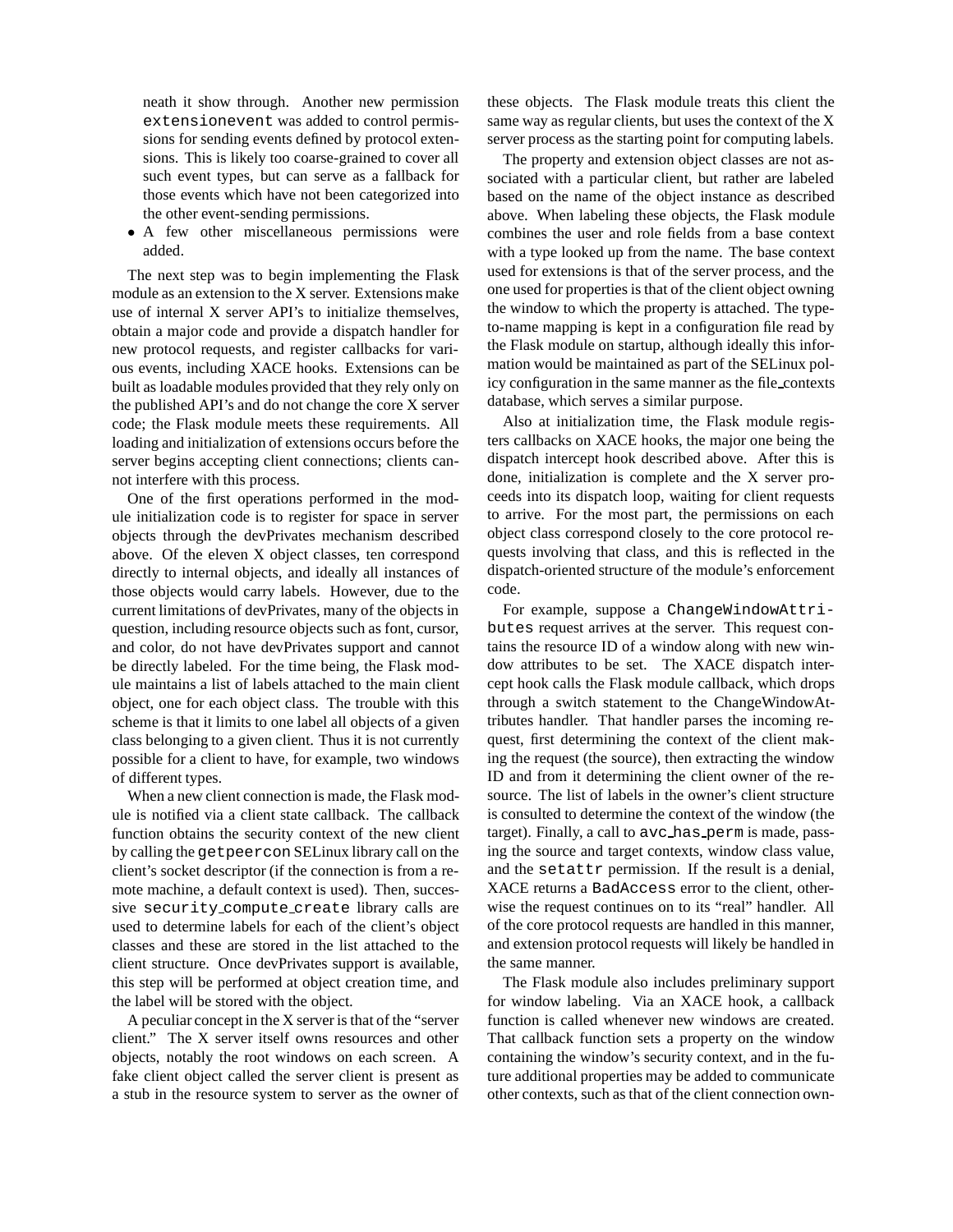```
\overline{0}# App can use cut buffers
\mathbf{1}allow app_t cut_buffer_property_t:property { read write };
\overline{2}
```
allow app\_t root\_window\_t:window { listprop chprop };

Figure 1: Example cut buffer access policy.

- $\theta$ # App can capture window contents
- allow app\_t domain:drawable copy;  $\mathbf{1}$
- $\overline{2}$ # App can create windows with no background
- allow app\_t self: window transparent; 3

Figure 2: Example screen capture policy.

ing each window. The property name begins with an SELINUX prefix and it can be protected from modification via SELinux policy. Window managers can be modified to display the property contexts alongside or in lieu of the normal window title; Figure 4 (located on the last page) shows a screen shot of a modified twm that does this. Secure window labeling is discussed further in Section 5.4.

# **4 Policy**

In the following sections, sample policy is presented to address some different security goals in X. Some assumptions are made in the policy fragments:

- Some type definitions and other statements are omitted to save space.
- Window objects are labeled directly with the owning process domain.
- The configuration file that maps extension and property names to the associated types is not shown.

The policy fragments are meant to be examples and are not comprehensive. As with all SELinux policy, all actions not explicitly allowed are denied. The examples thus consist of allow rules expressing the actions which we wish to permit.

# **4.1 Clipboard Access**

The policy in Figure 1 allows a client application to access the cut buffers, which consist of 8 properties on the root window. They are intended for use as a simple 8 slot clipboard [3].

Line 1 grants the domain access to cut buffer properties, while line 2 allows reading and writing of properties on the root window. Removing the chprop and write permissions would permit reading from the clipboard only.

X Windows provides another clipboard mechanism, selections, which is more complex than cut buffers. Policy coverage of selections is possible but not covered here.

### **4.2 Screen Capture**

The policy in Figure 2 allows a client application to capture screen contents.

Line 1 by itself allows the domain to use the GetImage and CopyArea core protocol requests on all application windows, allowing their contents to be captured. This is the mechanism used by the GIMP application's window capture feature. However, there is a "back door" method for capturing contents: create a window with no background, which causes the windows beneath it to show through, and then copy its contents [12]. Line 3 allows the application to create such no-background windows; denying this permission would prevent their creation.

The three capture methods described here are the only ones the author is aware of in the core protocol. There may be other methods available through extensions; it is hoped that the copy permission will cover all direct capture methods while transparent will cover any indirect methods such as alpha blending or translucency, which are becoming common.

### **4.3 Window Managers**

Window managers in X are regular client applications that control the surroundings and placement of other windows on the screen. Window "decorations" such as title bars, borders, and resize handles are drawn by the window manager. Window managers have a great deal of control over other application windows, reparenting, moving, hiding, and resizing them as necessary. Because of this, it would be beneficial to run window managers in a separate domain from regular clients. Refer to Figure 3.

Line 1 allows the domain to access X protocol extensions designed specifically for window managers. Line 4 grants access to window manager related properties while line 5 grants permission to read and write properties on any application window; together these two lines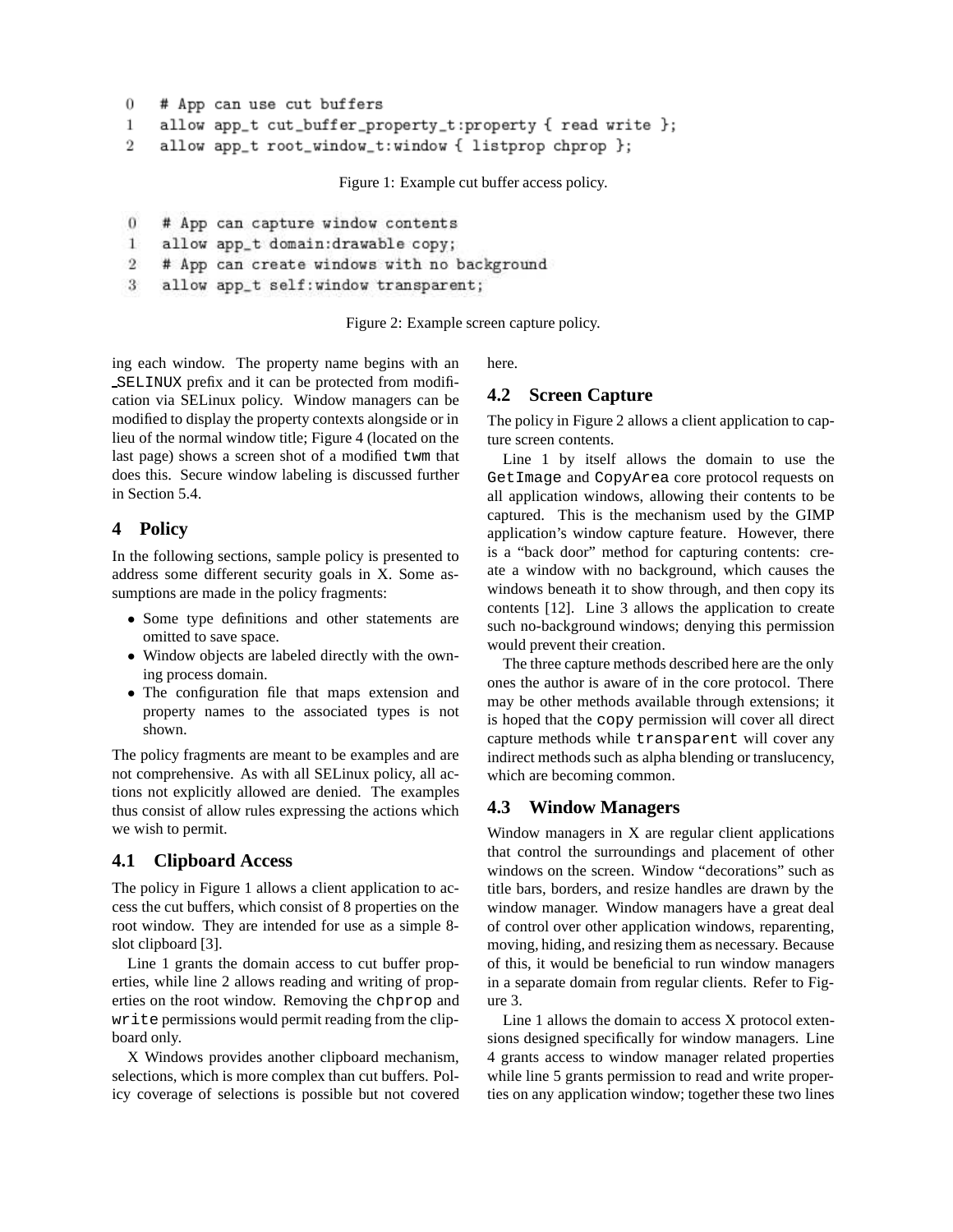```
\theta# Extensions
 \mathbf{1}allow wm_t windowmgr_ext_t:xextension use;
 \overline{2}3
     # Properties
 4
     allow wm_t wm_property_t:property { read write };
     allow wm_t domain:window { listprop chprop };
 5
 6
 \overline{7}# Windows
 8
     allow wm_t domain:drawable getattr;
     allow wm_t root_window_t:window { enumerate setattr };
 9
     allow wm_t domain:window { enumerate getattr setattr };
10
     allow wm_t domain:window { map unmap move ctrllife };
11
12
     allow wm_t domain:window { windowchangeevent clientcomevent };
     allow wm_t domain:window { chparent chstack };
13
14
15
     # Input
16
     allow wm_t domain:window setfocus;
17
     allow wm_t root_window_t:window setfocus;
18
     allow wm_t xserver_domain: xinput setfocus;
     allow wm_t xserver_domain: xinput warppointer;
19
20
     allow wm_t xserver_domain: xserver { grab ungrab };
     allow wm_t xserver_domain: xinput { activegrab passivegrab ungrab };
21
```
Figure 3: Example window manager domain policy.

grant access to window manager related properties (and only those properties) on all application windows. An example of such a property would be WM NAME.

Lines 8-13 grant extensive control over application windows, including the ability to move, hide, and reparent them, change the stacking order, and send notification messages of these activities to clients. Lines 16-21 grant permission to change the input focus to any window, move the mouse cursor, and create "grabs" on the server, which are used to redirect or temporarily interrupt input events.

The power required by window managers warrants a thorough review of any candidate before admitting it to the domain. However, the limited number of such programs in common desktop use should make this a tractable task.

# **4.4 Events**

Another area of concern is the malicious sending of X events to windows belonging to other clients. This sort of behavior enables the "shatter" attack which has been demonstrated on Microsoft Windows systems. This attack involves sending malicious configuration events to a window owned by a privileged process, causing a buffer overflow that allows arbitrary code to be run as the privileged user. [6].

It should be noted that X events are part of a wire pro-

tocol, not an internal API such as in Windows, nor can X events used to configure individual text fields or other widgets as in done in the shatter attack. However, there is a SendEvent protocol request which allows clients to send arbitrary events, including fabricated keyboard and mouse input or other unexpected notification normally generated only by the server.

In Kilpatrick et. al., the various core protocol events were grouped into rough categories which are expressed as permission bits on the window object class [4]. Thus, sending a KeyPress event to a window requires the inputevent permission on that window. In Figure 3, line 12, the window manager domain is granted permission to send events from two different categories to all application windows.

In this manner, SELinux policy may be used to control the sending of events. In the future, however, the category model may be discarded in favor of X events as a distinct object class, labeled based on the event name (or number) in a similar manner to the property class.

### **5 Future Work**

### **5.1 Library Interfaces**

As discussed previously, the property and extension object classes are labeled with a type that is derived from the name of the object. Types are defined in the SELinux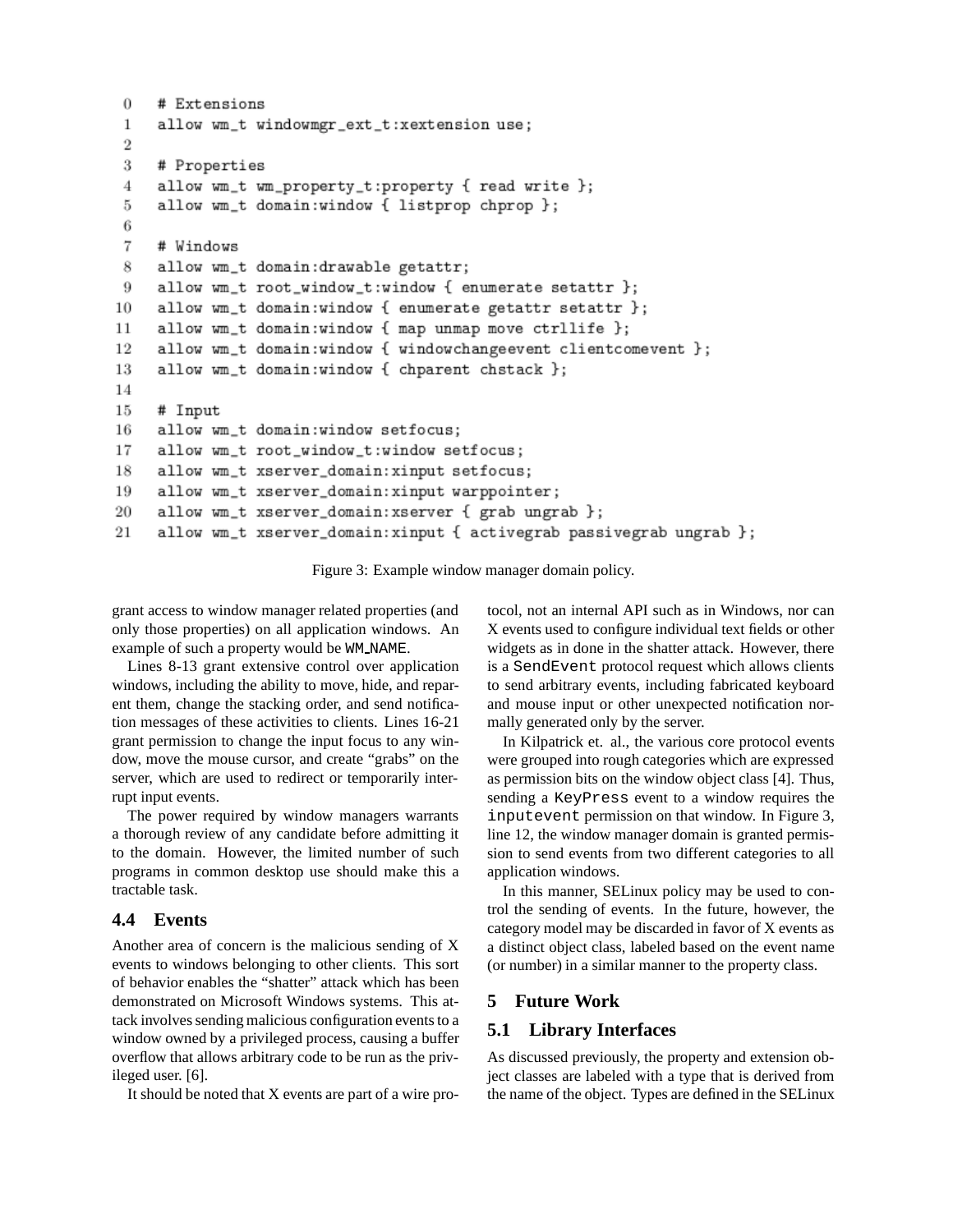policy, but currently, the mapping from names to types is kept in a configuration file that is part of the X.org code base and installed as part of the X server. The X Flask module must load this file and parse its contents on server startup, and the parsing code constitutes a large part of the module at present.

The X server is not the only instance of a userspace object manager needing a string to type mapping. The D-Bus daemon uses such a mapping to label D-Bus messaging channels from their names, and the file contexts configuration consists essentially of such a mapping with regular expression matching semantics. In general it is likely that there will be a need for more such mappings as more userspace object managers are developed.

The author is developing a standard mechanism for use in querying such mappings, which would be a part of libselinux and store the mapping data in the policy configuration in a similar manner to the file contexts data. This would work well with a modular policy that ships policy modules with each application, and would allow userspace object manager code to call a streamlined API instead of having to load and parse configuration data on a per-manager basis. This "labeling API" is a work in progress and early versions of it have been posted to the SELinux mailing list for review.

# **5.2 Security Hooks**

As the XACE framework matures through use in the X community, the set of security hooks it provides will likely change to meet the needs of new and existing X server extensions and drivers, as well as other projects which may find it useful. For example, it is possible that the Solaris Trusted Extensions for X may make use of XACE to assist in an upstreaming to X.org [2]. XACE hooks that were introduced to support the legacy extensions Security and Appgroup may be removed, and others may be moved out of XACE and made a part of other X server mechanisms, such as the commonly used client state callback [1].

As discussed in Section 2.3, the devPrivates state storage mechanism must be extended to additional server structures to support full labeling of server objects and resources. Another problem with devPrivates is that the mechanism is not consistent from object type to object type. For example, the devPrivates support for the colormap object includes an initialization callback function, while other objects do not. Work is necessary to unify and extend this important supporting interface.

# **5.3 Policy**

The author is preparing patches which will add support for X to the Reference Policy. However, in light of the continuing work on the supporting infrastructure and the extension of the Flask module's coverage to additional extensions, it is unlikely that the current set of object classes and permissions will remain unchanged. Policy development itself also reveals areas in which the set needs refinement.

Providing MLS support for X is an area that has not yet been seriously investigated. Because of data transfer mechanisms within the X server, notably the clipboard, an MLS desktop system will almost certainly require support within X and other desktop layers.

#### **5.4 Trusted Labeling & Input**

The preliminary labeling scheme discussed in Section 6 relies on the window manager to obtain the label from a property attached to each window and display it in the window's decoration. This scheme is subject to spoofing attacks, since a malicious client application could recreate window decorations itself, misleading or confusing the user.

A more secure method would be to reserve an area of the screen for displaying labels. This area would be off-limits to client drawing; the server itself would be responsible for drawing the labels as the input focus changes from window to window. This scheme is employed by Solaris Trusted Extensions for X [2].

Secure input, input event labeling, and trusted path are areas that need addressing. However, the input subsystems in the X.org X server are in a state of churn as new features are added. For example, recently improved device hotplugging support was added, which has resulted in deep changes to the server. Other proposals on the table include support for multiple concurrent mouse pointers and new ways for selecting input focus on windows for use in 3D environments. This author does not plan to study the X input model in depth until development has settled down.

#### **6 Conclusion**

Application of the Flask architecture to the X server is a key security development that provides a foundation for securing the Linux desktop. Vigorous work on the projects described in this paper and in other userspace object manager and desktop-related areas is expected in the coming months of 2007.

As mentioned, the XACE framework has been accepted into the X.org mainline for release 1.2 of the X server. The current, tentative target for acceptance of the Flask module is release 1.3, which is scheduled for mid-2007.